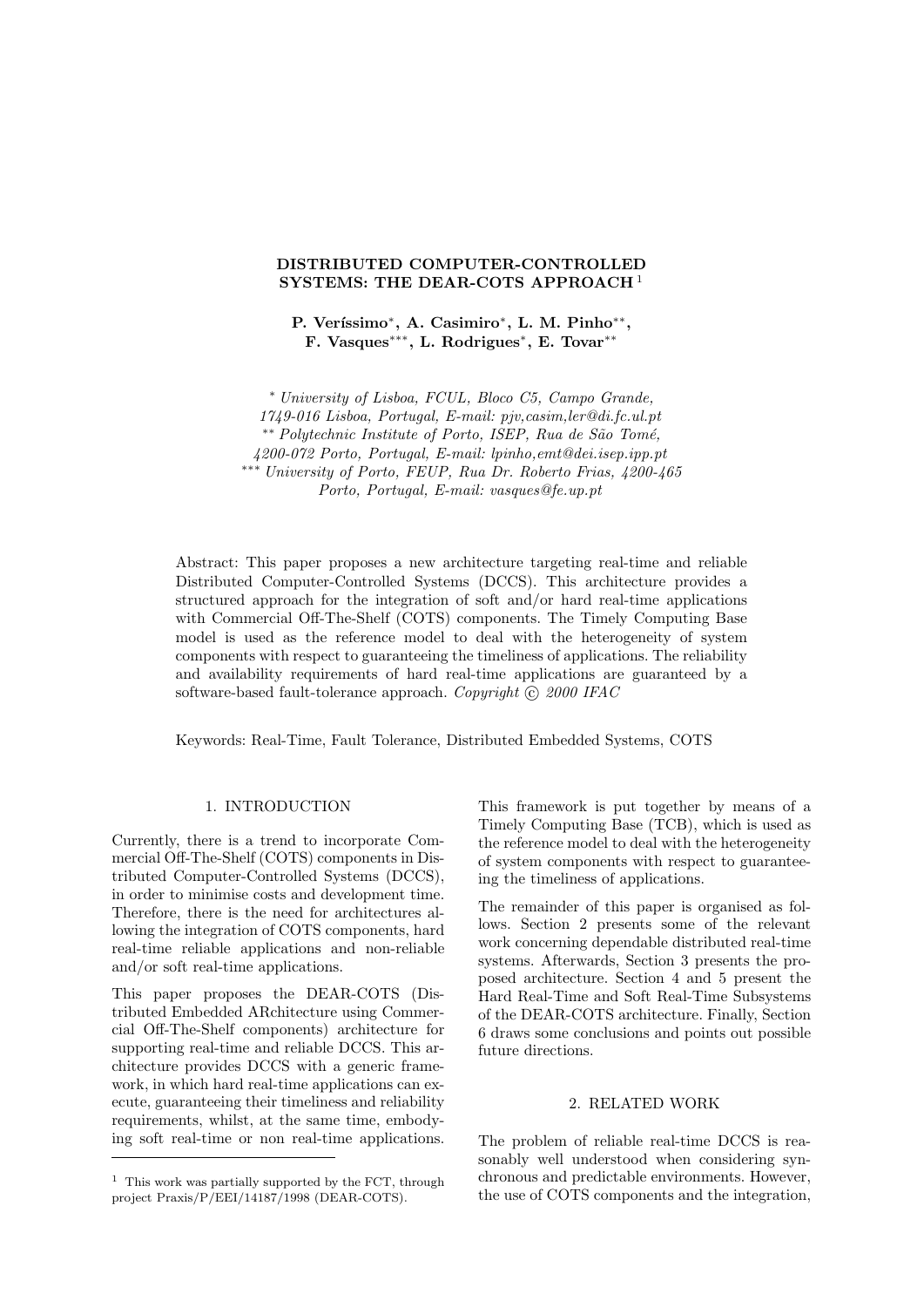in the same environment, of hard real-time and soft or non real-time applications introduces new problems.

The guarantee of these properties cannot be achieved by an "ad-hoc" solution, as it has been shown by structured approaches to the problem of designing dependable real-time systems (e.g. DELTA-4 (Powell, 1991), MARS (Kopetz et al., 1989) or GUARDS (Powell et al., 1999)). However, specialised architectures are costly, thus, there is the need for a fault-tolerant real-time distributed architecture for DCCS, based on highly available and low cost COTS technologies.

A few works have addressed the implementation of timeliness requirements in environments where no real-time guarantees can be given (Cristian and Fetzer, 1999; Veríssimo and Almeida, 1995). But the Timely Computing Base model presented in (Veríssimo et al., 2000) provides a generic framework to deal with this problem. It is used as a reference model in the design of the DEAR-COTS architecture. The appropriateness of the TCB model to COTS-based environments is discussed in (Casimiro et al., 2000) for a distributed system composed exclusively by COTS components It concludes that the system must be able to cope with the occurrence of residual timing failures.

Fault tolerance is the preferred means to achieve reliability. A fault-tolerant service can be implemented by co-ordinating a group of processes replicated on different nodes. There are three main replication approaches: active replication, primary-backup (passive) replication and semiactive replication (Powell, 1991). The use of COTS induces fail-uncontrolled replicas, so it becomes necessary the use of active replication techniques. In active replication, all the replicas process the same inputs, keeping their internal state synchronised and voting all on the same outputs.

It is also clear that the feasibility of the applications' requirements must be ensured by sound schedulability analysis techniques. The use of these techniques (e.g., the well-known Response Time Analysis (Audsley et al., 1993)) allows checking if the task set will meet its deadlines, a required condition for hard real-time applications.

# 3. THE DEAR-COTS ARCHITECTURE

The DEAR-COTS architecture provides an execution environment for real-time applications, with reliability and availability requirements, through the use of COTS hardware and software. Its main purpose is to provide continuous and adequate service to the controlled system, in order to increase the confidence level put in the controlling system. The DEAR-COTS architecture is not targeted to safety-critical systems, as these systems require a greater level of dependability and a more restricted set of failure assumptions (Laprie, 1992).

Besides the reliability and availability requirements to guarantee the correct behaviour of the supported real-time applications, DCCS also needs to be interconnected with other parts of the overall system. Currently, these kind of systems demand for more flexibility and interconnectivity capabilities, while guaranteeing the availability and reliability requirements of the supported realtime applications. Hence, the integration of hard real-time applications, whose requirements have to be guaranteed, with soft real-time applications, where a more flexible approach can be used, is another goal of the DEAR-COTS architecture.

A common characteristic among all these applications is their real-time behaviour. This real-time behaviour is specified in compliance with timeliness requirements, which in essence call for a synchronous system model. However, the demand for an environment with flexibility and interconnectivity capabilities and based on possibly heterogeneous COTS components, makes the enforcement of timeliness assumptions very difficult. The Timely Computing Base (TCB) model provides a generic solution to this problem.

In the DEAR-COTS architecture the TCB model is used as a reference model to deal with the heterogeneity of system components and of the environment, with respect to timeliness. From a system model perspective we devise a generic DEAR-COTS architecture to address the fundamental problems in a global and integrated way. From an engineering point of view, we devise specific mechanisms to deal with the reliability and availability requirements of hard real-time applications, and to deal with the requirements of soft real-time applications.

# 3.1 The TCB model

The TCB model provides a generic framework to deal with the problem of implementing applications with timeliness requirements in environments that are unpredictable or unreliable. The fundamental idea, which is applied to the DEAR-COTS architecture, is that systems are assumed to have two distinct parts with respect to synchrony. In a system with a TCB there is a control part, with synchronous properties, made of local TCB modules interconnected by a control channel. There is also a payload part, over a global network or payload channel, that may have any degree of synchronism. In particular, the payload part can either enjoy synchronous properties but can also be completely asynchronous.

The synchronous part is supposed to be a very small and simple part of the overall system. Therefore, its synchronous properties can be en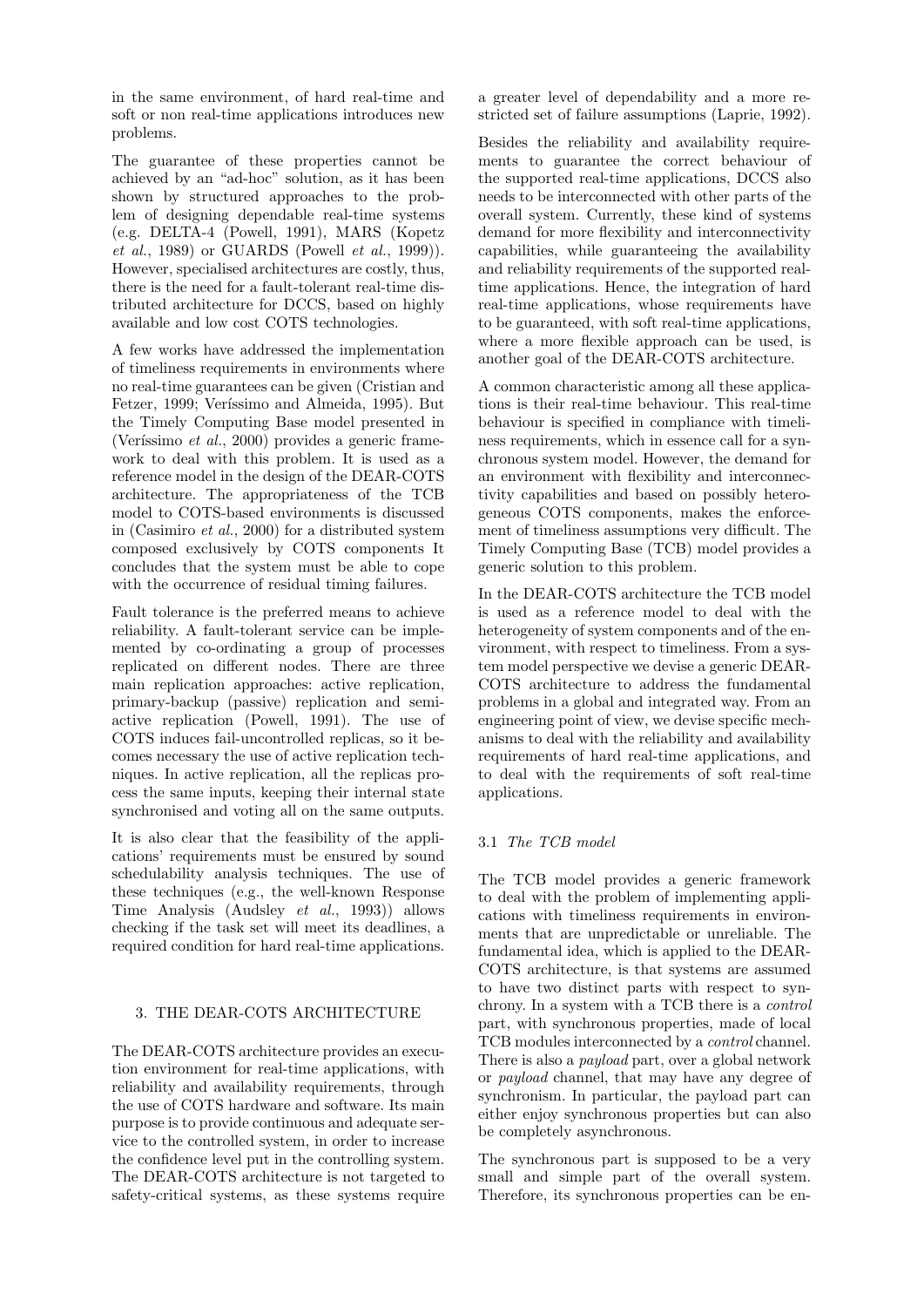forced with much higher coverage than if the synchronous properties would have to be assumed for the overall system. Applications execute in the payload part of the system and use a set of basic services provided by the control part, the TCB: Timely Execution, Duration Measurement and Timing Failure Detection. The definition of these services and the respective API can be found in (Veríssimo  $et\ al.,\ 2000$ ).

Applications can benefit from the TCB by construction, using TCB services to "be aware" of their timeliness and, therefore, to behave always in a manner that preserves the safety of the system. This is the case of many soft real-time applications, namely all those that can live with sporadic failures, that can adapt to the available quality of service, or those that can switch to a fail-safe state when some timing failure is detected.

In fact, timing faults affecting components or applications with soft real-time requirements, can be addressed with the help of a timing failure detection service and by applying adequate tolerance or safety measures, as explained in section 5.

# 3.2 A generic DEAR-COTS node

Given the above description of the TCB model, the architecture of a generic DEAR-COTS node, capable of simultaneously handle the requirements of hard and soft real-time applications, can be understood in a very intuitive manner. In fact, the basic idea of casting into the architecture the heterogeneity in system synchrony, has been applied to the generic DEAR-COTS node, as represented by Figure 1.



Fig. 1. DEAR-COTS node structure.

The several modules depicted in the figure are intended to fully characterise a node in terms of the synchrony assumptions. The TCB module acts as a gluing element, being always the most synchronous part of the system. It provides timely services to less synchronous modules through an interface that bridges the synchrony gap. The  $DC_H$ ,  $DC_{S_1}$  and  $DC_{S_n}$  modules constitute the payload part of the system, and represent the several possible environments with respect to synchrony that may exist in a DEAR-COTS node. Each of these modules can be seen as a particular subsystem on which applications with different requirements will be executed.  $DC_H$ represents a hard real-time subsystem (HRTS), with synchronous properties, which is supposed to exist in every node running distributed and/or replicated hard real-time applications. Different  $DC_S$  subsystems can be defined, accordingly to the synchrony properties that they enjoy, namely the asynchronous one,  $DC_{S_1}$ , and several partial synchrony models,  $DC_{S_n}$  (Cristian and Fetzer, 1999; Veríssimo and Almeida, 1995). With the help of a TCB, all these subsystems (including the asynchronous one) can support the execution of certain applications with timeliness requirements. Therefore, we will refer to all of them as soft realtime subsystems (SRTS).

Each node may have access to different communication channels with respect to synchrony. As in the TCB model, we assume that TCB modules communicate through a control channel, which can be implemented as a virtual channel over the physical (real-time) network or can be a separate network by itself. There is also a real-time channel serving  $DC_H$  subsystems, implemented over a real-time network, and a general purpose channel serving  $DC_S$  subsystems, where no realtime guarantees are provided.

This generic node architecture can indeed be instantiated into different node configurations, depending on the modules used in a node. A DEAR-COTS system is built by interconnecting several DEAR-COTS nodes, choosing suitable configurations for each node.

### 3.3 Implementing a DEAR-COTS system

A DEAR-COTS system is built using distributed processing nodes, where distributed hard realtime and soft real-time applications may coexist. To ensure the desired level of fault tolerance (reliability and availability) to the supported hard realtime applications, specific components of these applications may be replicated. To ensure the timeliness properties of soft real-time applications and allow system resources to be shared by every (soft and hard real-time) application, processing nodes are modelled as DEAR-COTS nodes.

From a generic DEAR-COTS node it is possible to define particular node instances, with different characteristics and purposes. A DEAR-COTS node is characterised by the synchrony subsystems it is composed of. There are essentially three basic node types: Hard real-time nodes (H), soft realtime nodes (S) and gateway nodes (H/S).

Hard real-time nodes are those where only a hard real-time subsystem (HRTS) exists. Therefore, they will exclusively be used to provide a framework to support reliable and available hard real-time applications, which are the core of the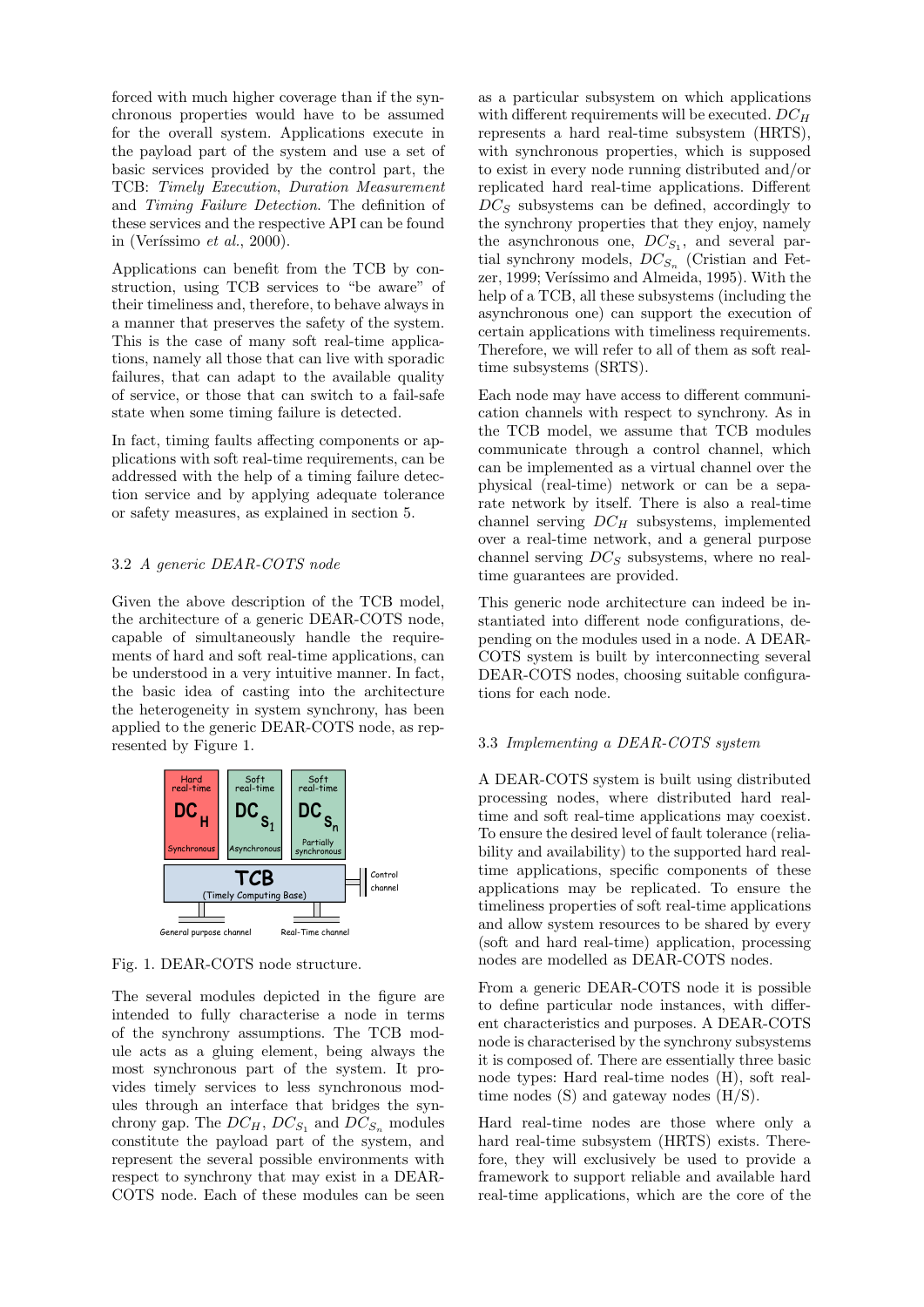DCCS application. The existence of a TCB in these nodes is not essential to allow the implementation of hard real-time applications. However, as in any system assumed to be synchronous, and even more in a COTS based one, there is always a small probability that timing failures occur. The need for a TCB, as an instrument to amplify the coverage of synchronous assumptions, has to be equated in terms of the dependability required by the supported DCCS application.

Soft real-time nodes only include a soft real-time subsystem (SRTS). The soft real-time subsystem provides the execution environment for the remote supervision and remote management of the Distributed Computer Control System. The existence of a TCB in these nodes is crucial to allow the implementation of applications with timeliness requirements.

A gateway node integrates both a hard real-time subsystem (HRTS) and a soft real-time subsystem (SRTS). In these nodes there are two distinct and well-defined execution environments. The idea is to allow hard real-time components, executing in the HRTS, to interact in a controlled manner with soft real-time components, executing in the SRTS. The communication mechanisms between both subsystems must be carefully designed, guaranteeing that failures in the soft real-time subsystem (less reliable) do not interfere with the hard real-time subsystem (concerning its timing, availability and reliability requirements). Therefore, mechanisms for memory partitioning must be provided, and also the inter-communication mechanisms must guarantee the integrity of data transferred from the SRTS to the HRTS, by upgrading its confidence level.



Fig. 2. Generic DEAR-COTS system.

Figure 2 represents a system containing all the above node configurations. H and H/S Nodes are interconnected by a real-time network, which provides the communication infrastructure for the hard real-time applications (interconnecting controllers, sensors and actuators). This real-time network also provides the DEAR-COTS architecture with a communication infrastructure to support the replica management mechanisms. At the above level, as there is the need to interconnect these nodes with the upper levels of the DCCS (e.g. for remote access, remote supervision and/or

remote management), there is a general-purpose network interconnecting H/S and S nodes. The control channel required for the TCB is not necessarily an independent network. The assumption of a restricted channel with predictable timing characteristics (control) coexisting with possibly asynchronous channels is feasible in some of the current networks (Prycker, 1995).

At the hard real-time level, the HRTS is responsible for providing a framework for reliable execution. Hence, applications have guaranteed execution resources, including processing power, memory and communication infrastructure. This is the main reason for the need of a separated real-time communication network for the HRTS, where messages sent from one node to another are received and processed in a bounded time interval.

The SRTS provides a set of services to support the supervision and management level of the DCCS. At this system level, flexibility is a major goal, since new services can be provided as the system evolves. However, since there are no hard realtime guarantees, either the TCB services are used to allow applications to be aware of the available quality of service (and adapt themselves, if possible), or techniques such as best-effort scheduling or value-based scheduling must be used.

#### 4. THE HARD REAL-TIME SUBSYSTEM

The set of H and H/S nodes provides a framework to support distributed hard real-time applications (Figure 3). The reliability and availability requirements are guaranteed by the software replication of COTS components, rather than the usual solution, which is to build software on top of specialised hardware.



Fig. 3. HRTS structure.

One hard real-time application is constituted by several tasks (processing units). These tasks are distributed over the H and H/S nodes. Each node has its own (non-distributed) COTS real-time kernel and hardware, which provides the desired multitasking support. An advantage of using both a COTS kernel and hardware is that it allows for the easy upgradability and portability of the system.

The set of H and H/S nodes also supports the active replication of software (Figure 4) with dissimilar replicated task sets in each node. By providing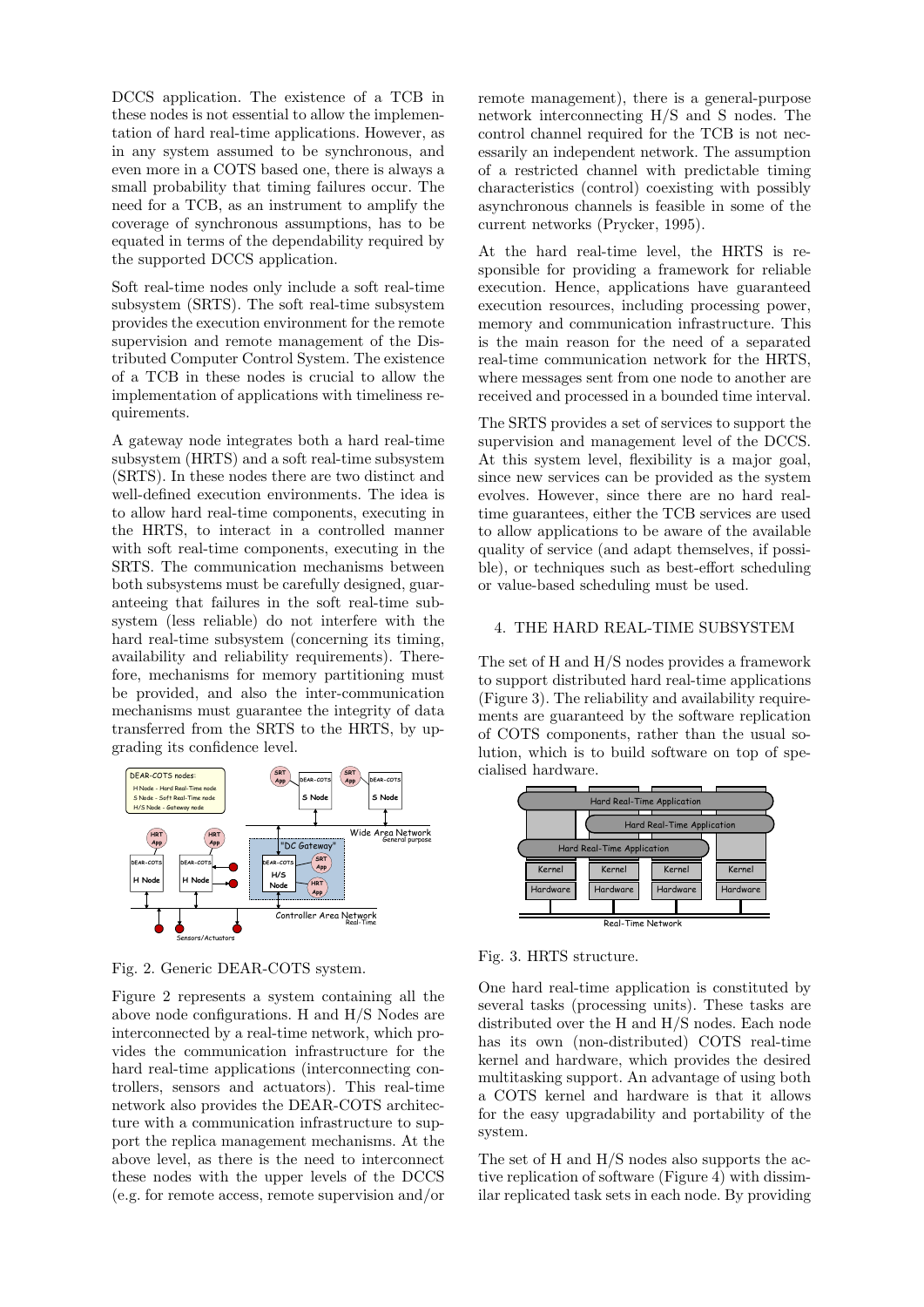different execution environments in each node, the tolerance to design faults is increased, since nodes are considered as independent from the point of view of failures. At the same time flexibility is increased, since nodes are not just copies of each other, allowing for a more flexible design of realtime applications.



Fig. 4. Replicated Hard Real-Time Application.

The goal of the HRTS support software (Figure 4) is to provide the distribution support (including both the application distribution itself and the replication management) to hard real-time applications. A layered approach to the HRTS is provided to simplify the development of the HRTS support software:

- The Communication Manager layer is responsible for the adequate communication services;
- The Replica Manager layer is responsible for transparently manage the replicated components.

### 4.1 Scheduling model

In the HRTS, each application consists of a set of related tasks  $(\tau_1 \ldots \tau_n)$ , being each task a single processing unit. Tasks from the same application can be allocated to different nodes. In order to allow the use of current off-line schedulability analysis techniques (e.g., the well-known Response Time Analysis (Audsley et al., 1993)), each task is released only by one invocation event, but can be released an unbounded number of times. A periodic task is released by the runtime (temporal invocation), while a sporadic task can be released either by another task or by the environment. After being released, a task cannot suspend itself or be blocked while accessing remote data (remote blocking).

Tasks are allowed to communicate with each other either through shared data objects or by release event objects (which can also carry data). Shared data objects are used for asynchronous data communication between tasks, while release event objects are used for the release of sporadic tasks. Tasks are designed as small processing units, which, in each invocation, read inputs; carry out the processing; and output the results. The goal is to minimise task interaction, in order to improve the schedulability analysis and increase the system's efficiency. Internal blocking can be bounded and off-line analysed through the use of Priority Ceiling Protocols (Sha et al., 1990).

### 4.2 Replication Model

As there is the target of reliability through replication, it is important to define the replication unit. From the above definitions, two different entities could be considered: a single task or the complete hard real-time application. However, both solutions would be very restrictive. In the latter, in order to replicate part of the application, all of its tasks would have to be replicated, which would unnecessarily increase the processing load. In the former, each task output would have to be consolidated, which would increase the inter-task communication load.

Therefore, the notion of component is introduced. Applications are divided in components, each one being a set of tasks and resources that interact to perform a common job. The component can include tasks and resources from several nodes, or it can be located in just one node. In each node, several components may coexist. As an example, Figure 5 shows a real-time application with 4 tasks  $(\tau_1, \tau_2, \tau_3 \text{ and } \tau_4)$ . The application is divided in two different components  $(C_1$  and  $C_2$ ), which ensure the desired level of reliability.



Fig. 5. Hard real-time application.

A similar concept is the "capsule" defined in the Delta-4 architecture (Powell, 1991). As the DEAR-COTS "component", a Delta-4 "capsule" is the unit of replication, embodying a set of tasks (referred as threads) and objects. However, a "capsule" has its own thread scheduling and separated memory space, and is also the unit of distribution. Thus, the Delta-4 concept of "capsule" is more related to Unix processes, whilst the presented component is a more lightweight concept, which is used to structure replication units.

By creating components, it is possible to define the replication degree of specific parts of the realtime application, accordingly to the reliability of its components and the desired level of reliability for the application. However, by replicating components, efficiency decreases as the number of tasks and messages increases. Hence, it is possible to trade reliability for efficiency and vice-versa. Although efficiency should not be regarded as the goal of a reliable system, it can be increased by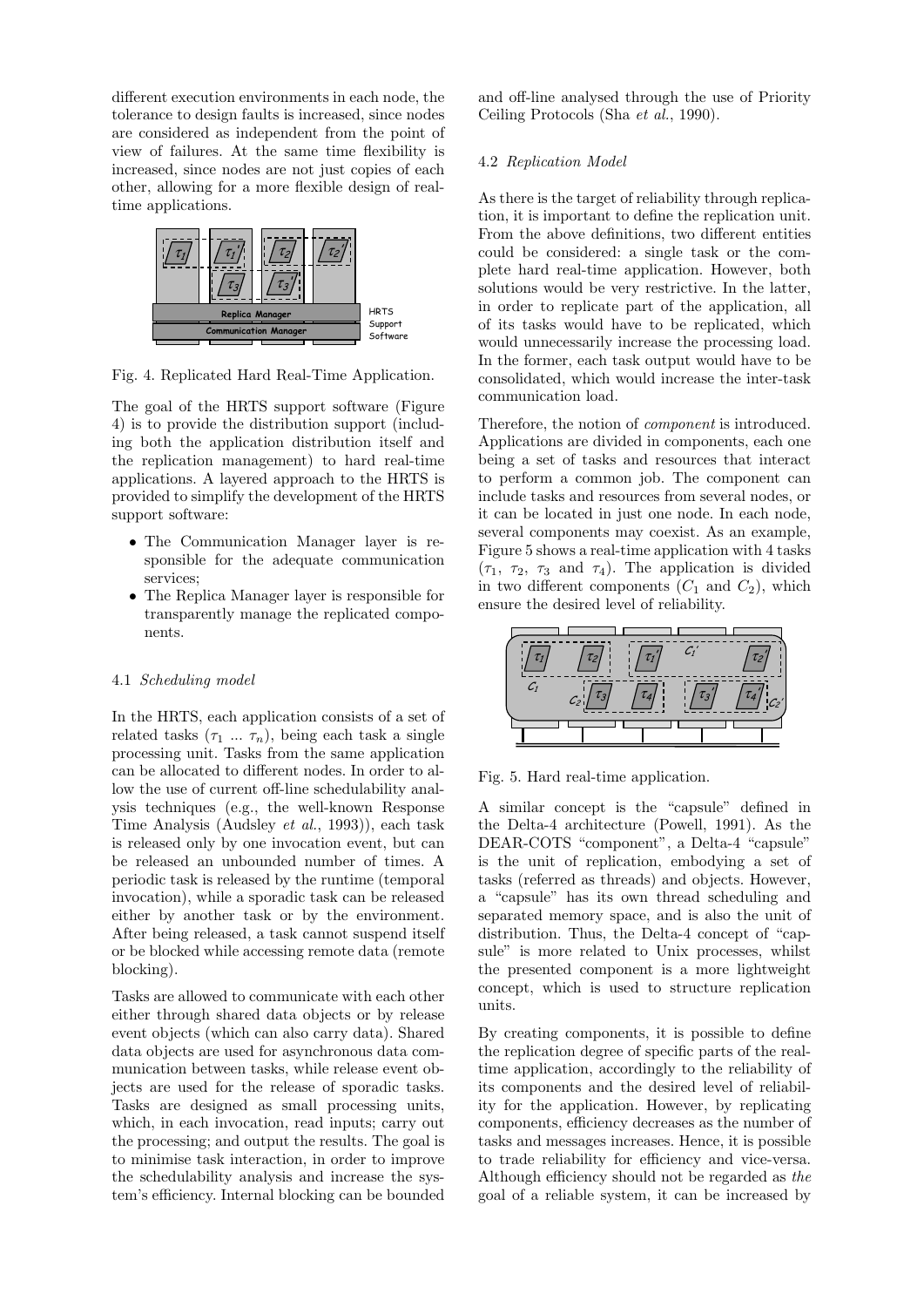means of decreasing the degree of redundancy of more reliable components.

Nevertheless, as active replication is used, there is the need to guarantee determinism, i.e., that replicated tasks execute with the same data and timing-related decisions are the same in each replica. The use of timed messages (Poledna et al., 2000) allows a restricted model of multitasking to be used and eliminates the need for agreement between the internal tasks of each component. With timed messages, agreement is only needed to guarantee that all replicated components work with the same input values and that they all vote on the final output. The use of timed messages implies the use of clock synchronisation algorithms, since clock deviations must be bounded.

### 4.3 HRTS Replica Manager

The goal of the Replica Manager layer is to provide hard real-time applications with the set of resources required for communication between distributed tasks and between replicated components. In the HRTS, tasks communicate with each other by using shared data and the release of event objects.

If precedence relations exist between tasks, the communication mechanisms can be simplified, since these precedence relations guarantee deterministic execution (Wellings et al., 1998). If the receiving task is sporadic and is released by a sending task, it is guaranteed that, in all replicated components, the replicas of the task will execute with the same data. The same reasoning can be applied when the receiving task is periodic with a period related to the period of the sender task.

The application programmer (transparent approach) does not consider the use of components at the design phase. Later, in a configuration phase, the system engineer configures the components and its replication level, and allocates the different tasks in the distributed system. In this phase, communication streams that need timed messages are identified.

The hindrance of this approach is that, because the programmer is not aware of the possible distribution and replication, complex applications could be built relying heavily in task interaction. However, the model for tasks (presented in Section 4.1), where task interaction is minimised, precludes such applications.

### 4.4 HRTS Communication Manager

The Communication Manager layer is responsible for the adequate communication services, providing a reliable and timely transfer of real-time data.

The group communication abstraction can be used as the framework for reliable communication, and also for replica management (Powell, 1994). In the replication model of DEAR-COTS, a set of replicas from the same component is referred as a group. The goal is to use group communication techniques for simplifying the needed communication mechanisms.

When a task wishes to disseminate its result to more than one task (1-to-many communication). reliable multicast algorithms must be used to guarantee that replicated receivers get the same information.

When a task receives inputs from more than one task (many-to-1 communication), it must use a consensus algorithm, to choose one of the, possibly different, results it receives, or to compute a result based on the received results. However, as this computation is very application-specific, the application programmer defines appropriate functions for each data stream, which are applied to the set of results.

In many-to-many communication, a group of outputs disseminates its results to other group. Each value is the opinion that each member of the group has on the result of the computation. Thus, an interactive consistency algorithm must be used. Once again the programmer must define specific choosing functions.

For 1-to-1 communication there is no need for specific algorithms besides a reliable transfer of data, as there is no replication.

The suitability of the Controller Area Network (CAN) (ISO, 1993) for the communication infrastructure of the architecture is being studied. Although current results indicate that CAN presents some problems, as it is not resilient to station errors, it is perceived that, with the appropriate fault assumptions, it can be used as the communication infrastructure for the architecture (Pinho et al., 2000).

#### 4.5 Interconnection with the outside world

The interconnection of the HRTS with the SRTS in an H/S node must provide mechanisms for transfer of information between both subsystems. These subsystems are in separated memory spaces, in order to prevent errors in the SRTS to interfere with the HRTS behaviour.

Communication from the HRTS to the SRTS does not present major problems, since it is assumed that this information has a higher reliability level. However, if the output to the SRTS comes from replicated components, appropriate agreement must be performed. Conversely, the reliability of the data arriving from the SRTS must be increased, in order to prevent the introduction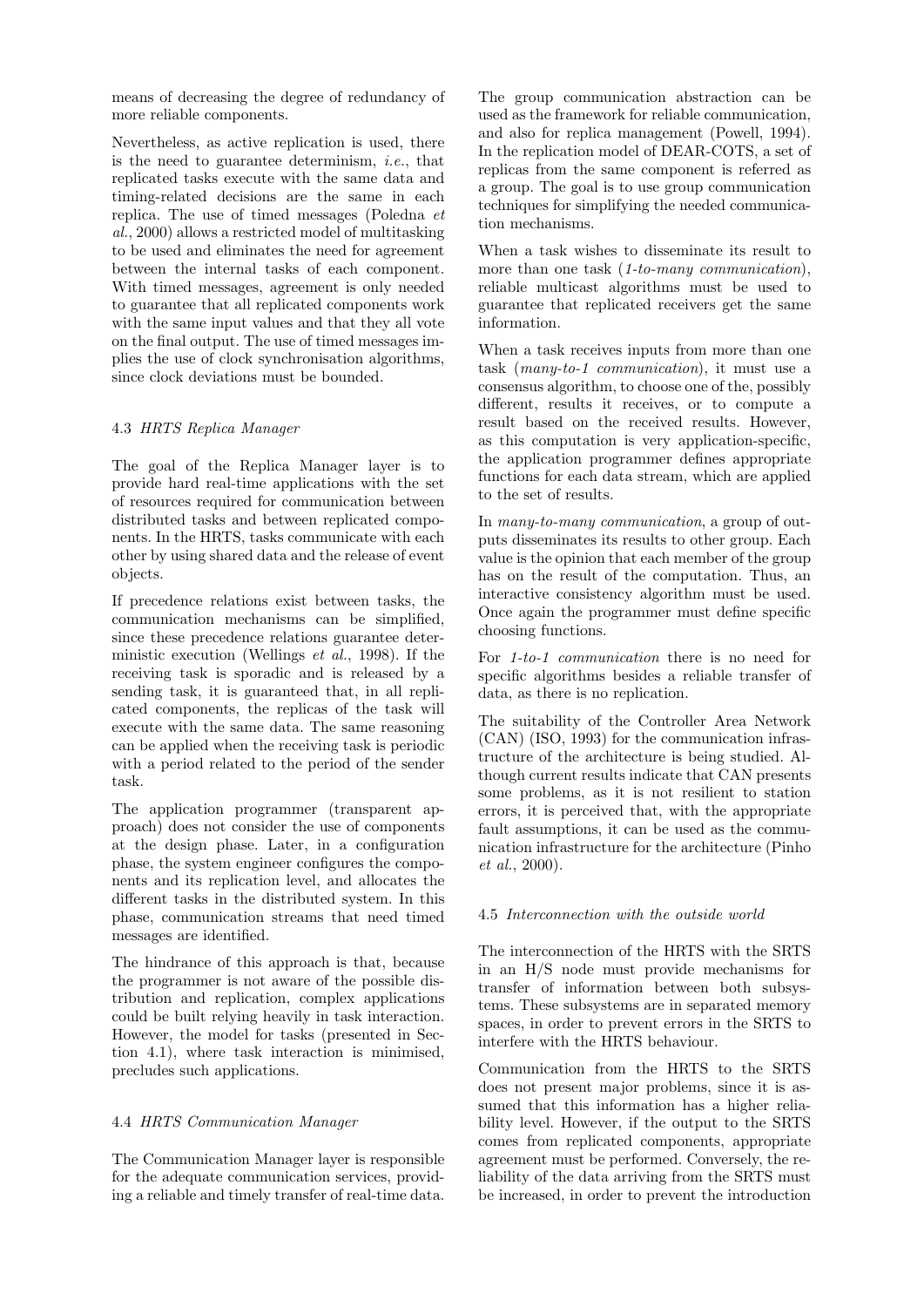of erroneous values. As the definition of what is an erroneous data is very application-specific, filters must be defined for each data stream, which must be applied to the incoming data. As before, if the data is to be provided to replicated components, reliable communication algorithms must disseminate this data.

Interconnection with the controlled system is performed through the use of sensors and actuators. Sensor values can be treated as the output of components. The dissemination of the values must be performed using the algorithms identified in the previous section. However, the time at which the value is valid must also be agreed upon.

Output to actuators must also be agreed upon between different replicas. Such agreement may be made either in the computational system or the actuators may perform themselves this agreement, by mechanical or electronic voting on the result. It is out of the scope of the DEAR-COTS project to study actuator agreement whenever such agreement is made outside the computational system.

# 4.6 Composition of real-time protocols

From the point of view of protocol design the run-time must provide a framework to support the clean composition of micro-protocols. This encourages the re-use of protocol components and allows the applications to configure protocol stacks exactly tailored to their needs. This aspect is particularly relevant in the context of real-time applications where, due to memory and power consumption constraints, it is interesting to execute in each component just the protocol layers required to support the intended functionality.

The x-Kernel (Hutchinson and Peterson, 1991) is an early and influential work on protocol composition. A version of x-Kernel adapted to realtime operation has been developed in the scope of the CORDS project (Travostino et al., 1996). Following a similar approach, we are developing RT-Appia (Rodrigues et al., 2000), a modern architecture that attempts to balance the flexibility and efficiency of micro-protocols with the predictability requirements of real-time applications.

In RT-Appia, a communication channel is an ordered sequence of *sessions*, instances of *proto*col layers. Sessions communicate through the exchange of events. Each channel is executed in the context of a single thread with a fixed and preallocated set of memory resources. Layers declare which events need to be subscribed. This ensured that the events are only processed by the relevant layers. Additionally, this knowledge is used to derive the worst case execution time of each channel activation, based on the processing time of each event and on the worst case chain of events that

may be produced in response to a stimuli (from the application, the network or the timer).

# 5. THE SOFT REAL-TIME SUBSYSTEM

The main goal of the SRTS subsystem is to support the execution of soft real-time applications. The challenging issue is to ensure that applications can have a real-time behaviour despite the occurrence of timing failures.

Timing failures, in a fault-tolerance sense, can be handled either by masking, detection and/or recovery techniques. A generic approach to *timing* fault tolerance, that is, one that can use any or all of the above techniques, requires attributes such as timeliness, to act upon failures within a bounded delay, completeness, to ensure that failure detection is seen by all participants and accuracy, not to detect failures wrongly. In DEAR-COTS, these attributes are mostly ensured by the TCB module and its services.

Separating the mechanisms of timing failure into delay, uncoverage and contamination, allows the introduction of classes of applications that deal with combinations of the former, achieving varying degrees of dependability, when assisted by a TCB: fail-safe, which exhibits correct behavior or else stops in fail-safe state; time-elastic, which exhibits coverage stability; and time-safe, which exhibits no-contamination. In the DEAR-COTS architecture, the idea consists in mapping these application classes (or combinations thereof) into the above-mentioned fault-tolerance techniques. This can be done independently of the synchronism of the SRTS, and allows several degrees of fault tolerance to be achieved, namely:

- Fail-safe operation: by switching to a fail-safe state after the first failure. Requires the timing failure detection service and applications to be of the fail-safe class;
- Reconfiguration and adaptation: by enforcing coverage stability, adapting essential timing variables to environment conditions. Requires applications to be of the time-elastic and time-safe classes.
- Timing error masking: by using replication to mask transient timing errors. Requires accurate timing failure detection and timesafety.

### 6. CONCLUSIONS

This paper has presented the DEAR-COTS architecture, targeted to the development of reliable distributed computer-controlled systems. It is based in the use of COTS components, and provides a generic framework, in which hard real-time applications can execute, whilst, at the same time,